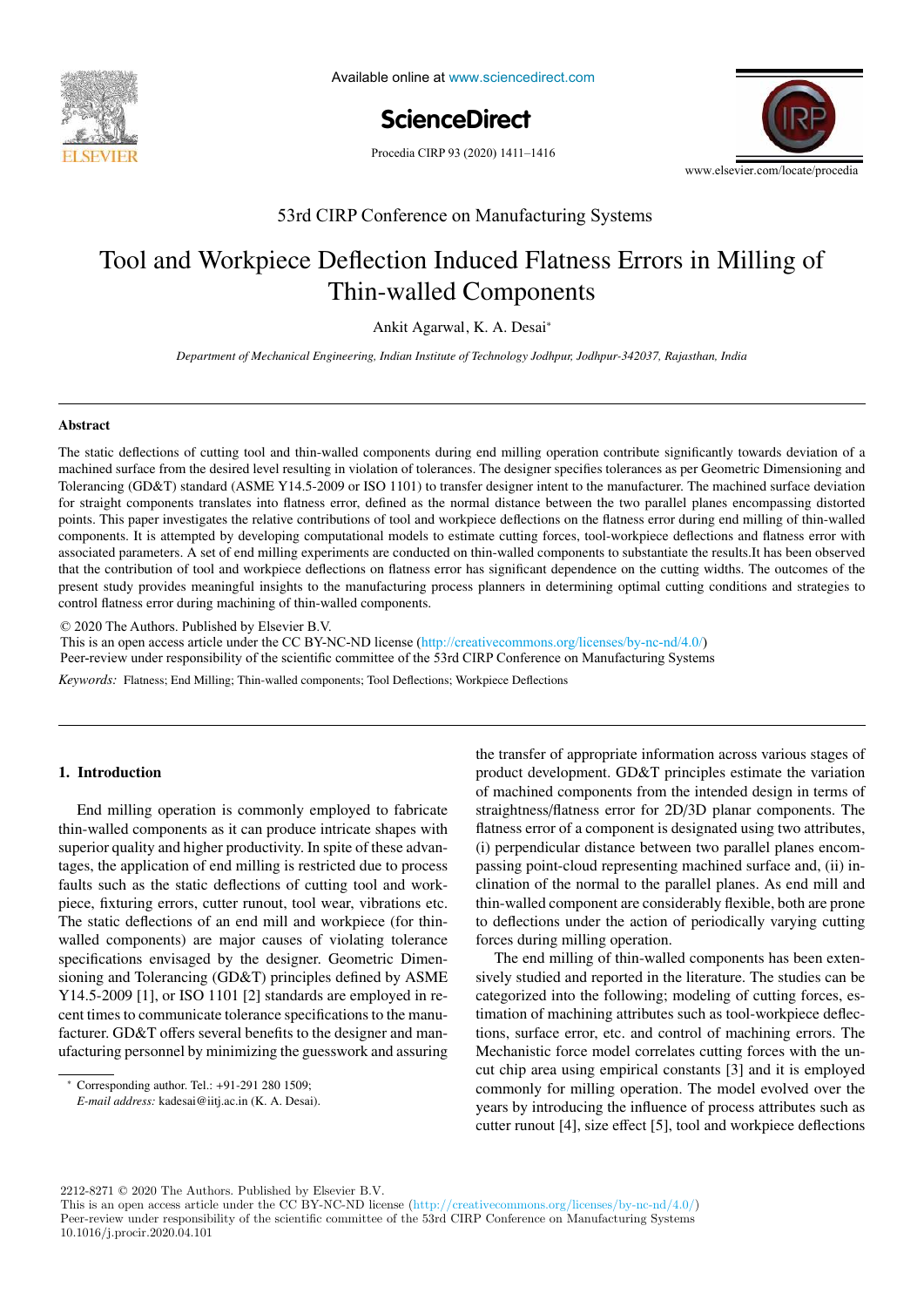[6], etc. The models for estimation and control of deflection induced surface errors for thin-walled components are also reported in the literature. The variation of surface error during milling of thin-walled plates was studied considering tool and workpiece deflections [7]. The Finite Element Analysis (FEA) based approach was suggested to predict [8] and compensate [9] static deflection induced surface errors during machining of thin-walled components. Dépincé and Hascoët [10] estimated tool deflections and proposed tool path compensation technique to minimize errors. The classification scheme for the axial profile of surface error was conceived in the presence of static deflections of cutting tool [11] and thin-walled workpieces [12]. The FEA based methodology is explored to highlight the effect of workpiece thickness [13], process parameters and cutting temperature [14] on workpiece deflections during end milling of thin-walled components. The prediction of form error during 5-axis milling of thin-walled components is attempted recently [15]. Obeidat and Raman [16] optimized the requirement of inspection points to determine the flatness error by determining the location of maximum workpiece deflection. Mikó and Rácz [17] examined the influence of surface roughness on flatness and angularity error during the ball-end milling operation and concluded that the assessment of surface error is entirely different from flatness values.

Based on the review of literature, it has been realized that the estimation and control of dimensional error due to toolworkpiece deflections is investigated thoroughly. There has been no study that analyzes flatness error due to the static deflections of tool and workpiece during end milling of thinwalled components. The studies do not quantify the independent contribution of tool and workpiece deflections on flatness error over a wide range of cutting widths. It has been reported in the literature that the nature and magnitude of cutting tool [11] and workpiece [12] deflections differ from each other and it can be closely linked with cutting widths (*RDOC* and *ADOC*). This paper presents a methodology to predict flatness error and realizes the quantitative assessment of tool and workpiece deflection towards flatness error by performing computational studies and machining experiments over range of *ADOC*. The present methodology can be implemented in the form of computational tool that assist process planners in deciding the values of cutting parameters (*RDOC*, *ADOC*, Feed rate) clamping state of the workpiece and sequences of the material to be removed for limiting tolerances within the intent of the designer.

## 2. Modeling of Flatness Error

The prediction of flatness error during end milling of thin-walled components necessitates an integration of several computational models. It includes cutting force model, toolworkpiece deflection models and a mechanism to transform deflections into flatness error. The subsequent subsections summarize these models in estimating flatness error during end milling of thin-walled planar components.

# *2.1. Modeling of Cutting Forces*

The Mechanistic force model has been adopted in this study to predict cutting forces during end milling of thin-walled components. The model predicts cutting forces by dividing an end mill into disk elements (*n*) of equal thickness (*dz*) along the axial direction. The model estimates Feed  $(F_F)$  and Normal  $(F_N)$ components of the cutting force for each engaged flute (*k*) at an incremental rotation of the cutter (*i*) for individual axial disk elements (*j*) using Eqs. 1-3. The total force  $F_s^T(\phi_i)$  ( $s = F, N$ ) at a cutter rotation angle  $(\phi_i)$  can be obtained by integrating forces acting on individual disk elements for each engaged flute using Eq. 4.

In Eq. 1,  $t_c(i, j, k)$  and  $\beta(i, j, k)$  represent instantaneous uncut chip thickness and angular position corresponding to *j th* disk element and  $k^{th}$  flute at cutter rotation angle  $\phi_i$ . The uncut chip thickness  $t_c(i, j, k)$  can be expressed geometrically using Eq. 2 as a function of feed per tooth  $(f_{pt})$ . The angular position  $\beta(i, j, k)$  can be determined using Eq. 3, where  $\phi_p$ ,  $\theta_h$ ,  $R_c$ represents pitch angle, helix angle and radius of the cutter respectively.

$$
\begin{bmatrix} F_F(i,j,k) \\ F_N(i,j,k) \end{bmatrix} = dz \ t_c(i,j,k) \begin{bmatrix} \cos \beta(i,j,k) & -\sin \beta(i,j,k) \\ \sin \beta(i,j,k) & \cos \beta(i,j,k) \end{bmatrix} \begin{bmatrix} K_T(i,j,k) \\ K_R(i,j,k) \end{bmatrix}
$$
 (1)

$$
t_c(i, j, k) = f_{pt} \sin \beta(i, j, k) \tag{2}
$$

$$
\beta(i, j, k) = \phi_i + (k - 1) \phi_p + \left( (j - 1) dz + \frac{dz}{2} \right) \frac{\tan(\theta_h)}{R_c}
$$
 (3)

$$
F_s^T(\phi_i) = \sum_{i,j,k} F_s(i,j,k) \qquad s = F, N \tag{4}
$$

$$
K_q(i, j, k) = a_q e^{-b_q t_c(i, j, k)} + c_q \qquad (q = T, R) \tag{5}
$$

The terms  $K_q(i, j, k)$  ( $q = T, R$ ), in Eq. 1 are known as Mechanistic cutting constants, and it correlates instantaneous uncut chip thickness with cutting forces. These constants can be determined by performing end milling experiments under specific conditions for a given combination of tool and workpiece material. The non-linear relationship between cutting constant  $K_q(i, j, k)$  (*q* = *T*, *R*) and instantaneous uncut chip thickness  $t_c(i, j, k)$  can be derived subsequently using curve fitting (Eq. 5).

## *2.2. Modeling of Distorted Surface*

The thin-walled components are inherently flexible and prone to static deflections under the application of cutting forces during the end milling operation. Similarly, the end mill is another flexible element of the milling system that also deflects considerably under the action of periodically varying forces. The static deflections of tool and workpiece contribute significantly towards machined surface error and violation of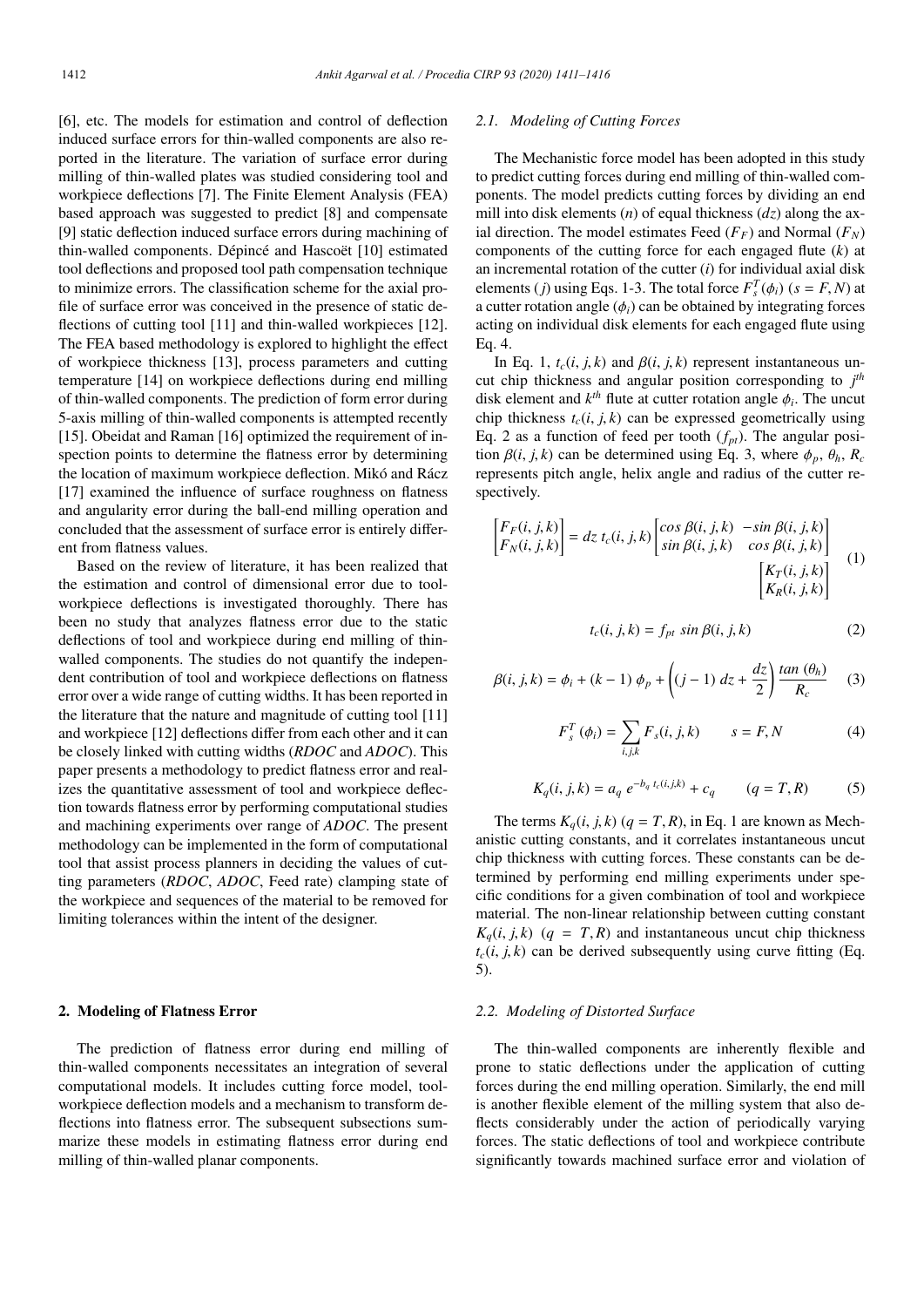

Fig. 1. Modeling of Flatness Error: (a) Tool Deflection; (b) Workpiece Deflection; (c) Flatness Error Estimation

geometric tolerances. This section presents computational models to estimate tool-workpiece deflections and mechanism to transform the same into flatness error parameters.

#### *2.2.1. Tool Deflection*

The present study considers end mill as a Cantilever beam with non-uniform forces acting in the cutter-workpiece interaction zone. The model uses the concept of equivalent diameter  $D_e$  to incorporate the effect of cutting flutes on deflections of an end mill [18]. The tool deflection model enables the direct transfer of cutting forces from the Mechanistic force model by considering the identical thickness of axial disk elements (*dz*) in both models as depicted in Fig. 1(a). The cantilever beam formulation estimates static deflection of an individual disk element (*j*) in the normal direction due to cutting forces acting on each *p th* engaged elements.

#### *2.2.2. Workpiece Deflection*

The cutting force data estimated using the Mechanistic model are input to 3-Dimensional (3-D) FEA model to estimate static deflections of thin-walled components. The component has been modeled by employing ANSYS Parametric Design Language (APDL) environment and meshed using a 3-D 8-node solid shell element (SOLSH 190). The thin-walled component is fixed in the FEA model such that it is free to deflect along three sides (top, left, right) and constrained from the bottom, as depicted in Fig. 1(b). The tool-workpiece interaction zone at a given instant is marked as ABCD and cutting forces are transferred to this zone as presented in Fig. 1(b). The height (*h*) of the quad element in the FEA model is kept identical to the thickness of the disk element (*dz*) in the Mechanistic model to facilitate direct transfer of force components. The cutting forces are applied along a slant line (AC) to depict the helical edge of the cutting flute. The flute generates the machined surface gradually while leaving the cut along the line CB. The deflections of nodes lying on the edge CB of the interaction zone are recorded for the estimation of deflected coordinates representing the machined surface. These steps are to be repeated at each incremental rotation of the cutter until the flute traverses the interaction zone completely. It is required to estimate static deflections of the component at different locations  $(L = 10\%, 20\%, \dots, 90\%)$ 

along the feed direction to appreciate the effect of rigidity variation [6].

# *2.2.3. Estimation of Distorted Coordinates*

Once static deflections of end mill and thin-walled components are estimated, the data is transformed in the form of distorted point cloud representing machined surface to estimate flatness error. The distorted points are obtained by subtracting deflection value  $def_c(L, j)$  computed for  $j<sup>th</sup>$  disk element on the exit edge CB at  $L^{th}$  location along the feed direction from Cartesian coordinates  $acor_c(L, j)$  of the corresponding nodal point. Eq. 6 shows the mathematical formulation to determine deflected coordinates  $dcor_c(L, i)$  at a given axial location.

$$
dcor_c(L, j) = acor_c(L, j) - def_c(L, j) \qquad (c = x, y, z) \tag{6}
$$

# *2.3. Estimation of Flatness Error*

The flatness error is defined as the orthogonal distance between two parallel planes encompassing distorted coordinates  $dcor_c(L, i)$  representing the machined surface, as depicted in Fig. 1(c). The present study employs Particle Swarm Optimization (PSO) algorithm [19] for estimation of the flatness error [20, 21]. The distorted coordinates  $dcor_c(L, i)$  obtained in Section 2.2 are input to the PSO algorithm and flatness error is determined by minimizing the objective function given using Eq.7. The objective function depends on parameters (*P*) related to a planar surface from which the minimum normal distance between the nearest and farthest points are optimized. The planar surface is represented using Eq. 8 where,  $cos(Q)$  ( $Q =$ *A*, *B*,*C*) represents direction cosines of a normal to the reference plane while *D* is constant representing intercept along *Z*axis.

$$
Min\ [F(P) = Max\ (T_t) - Min\ (T_t)]
$$
  $(P = A, B, C, D)$  (7)

$$
T_t = dcor_x \cos(A) + dcor_y \cos(B) + dcor_z \cos(C) - D \quad (8)
$$

Figure 2 shows an overall computational framework proposed in this study to determine flatness error during end milling of thin-walled components. The methodology can be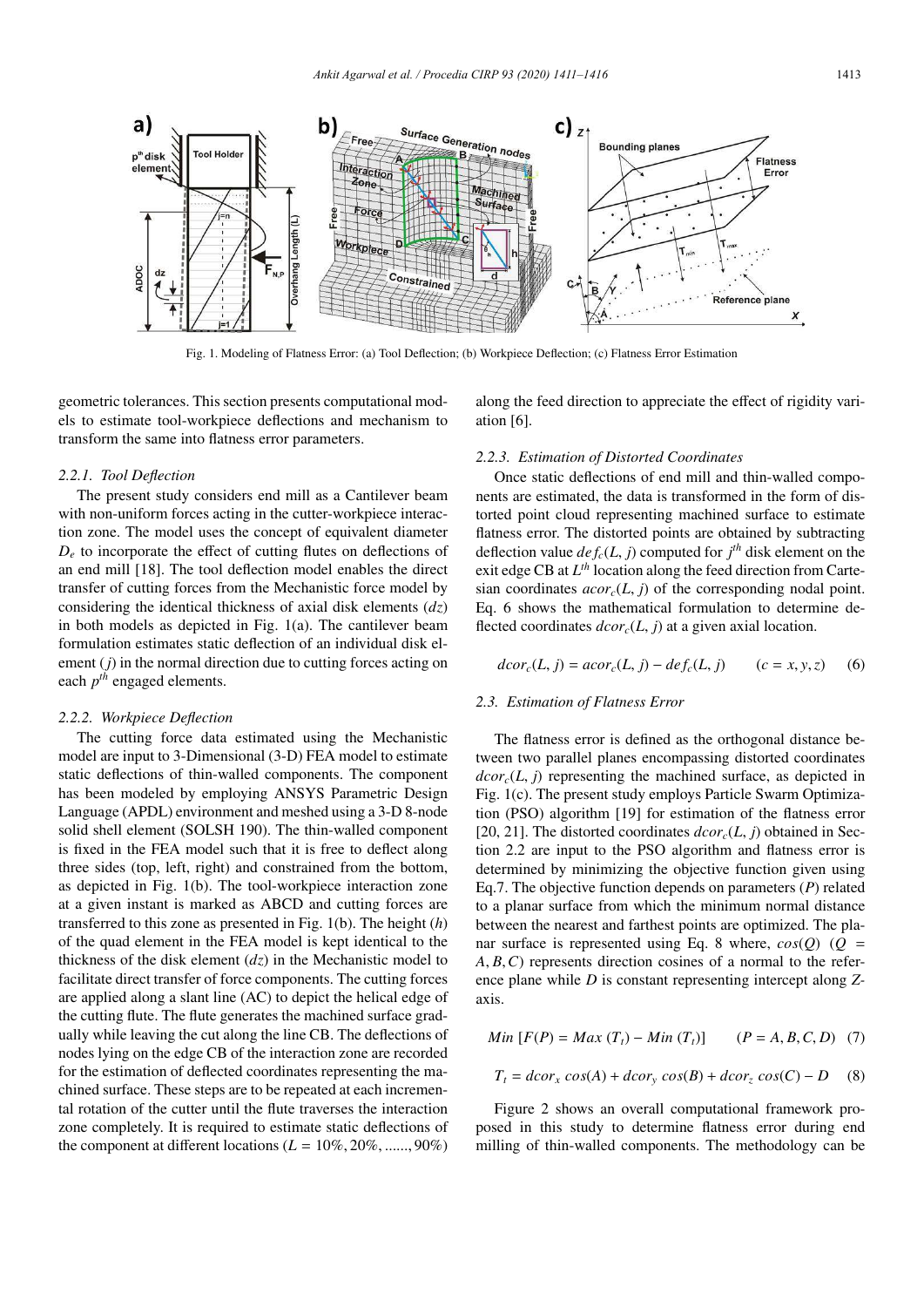| Test                      | <b>RDOC</b> | ADOC.                | Computational (mm)                           |                           | Experimental                             | Relative Contribution $(\%)$      |                          | Remarks              |
|---------------------------|-------------|----------------------|----------------------------------------------|---------------------------|------------------------------------------|-----------------------------------|--------------------------|----------------------|
| No.                       | (mm)        | (mm)                 | Workpiece                                    | Tool-workpiece            | (mm)                                     | Tool                              | Workpiece                |                      |
| 1.                        | 4           | 4                    | 8.563                                        | 26.428                    | 32.919                                   | 67.60                             | 32.4                     | <b>Tool Dominant</b> |
| 2.                        |             | 11                   | 58.224                                       | 68.686                    | 67.259                                   | 15.24                             | 84.76                    |                      |
| 3.                        |             | 18                   | 77.433                                       | 83.553                    | 85.056                                   | 7.33                              | 92.67                    |                      |
| 4.                        |             | 25                   | 149.394                                      | 157.830                   | 161.519                                  | 5.34                              | 94.65                    | W/p Dominant         |
| <b>Cutting Parameters</b> |             |                      | Tool Attributes (Kennametal - Solid Carbide) |                           | Workpiece Attributes (Aluminium 6061-T6) |                                   |                          |                      |
| Feed (mm/min)             |             | 300<br>$\mathcal{L}$ | : 16<br>Cutter Diameter (mm)                 |                           | Young's Modulus                          |                                   | 68.9 GPA<br>$\mathbf{r}$ |                      |
| Spindle Speed (RPM)       |             | 2000                 | Helix Angle                                  | $30^{\circ}$<br>$\bullet$ | Poisson's Ratio                          |                                   | 0.33<br>$\mathcal{L}$    |                      |
|                           |             |                      | No. of Flutes                                | 4<br>÷                    |                                          | Dimension $(L \times H \times D)$ | $100 \times 50 \times 6$ |                      |

Table 1. Computational and Experimental Flatness Values.



Fig. 2. Methodology for estimation of flatness error

divided into three stages broadly; the first stage consists of integrating the Mechanistic force model with the tool and workpiece deflection models. The second stage deals with the estimation of tool-workpiece deflections. The third stage deals with the transformation of deflection data into the flatness error. An automated program is developed in this study to compute flatness error along with associated parameters during milling of thin-walled components.

# 3. Results and Discussion

A set of computational models outlined in the previous section are employed to determine flatness errors and estimate relative contribution of tool and workpiece deflections during end milling of thin-walled components. The flatness error is estimated using two approaches; the first approach neglects tool deflections while the second approach uses both tool and workpiece deflections in predicting flatness error. The difference of flatness value between both approaches reflects the contribution of tool deflections towards the error. Section 3.1 presents cutting conditions where tool deflections dominate the flatness error as the rigidity of the thin-walled component is comparatively higher. Section 3.2 presents machining of the substantially thin-walled component where both tool and workpiece deflections contribute towards the flatness error. Section 3.3 summarizes machining of thin-walled components at elevated cutting conditions where workpiece deflections dominate the flatness error. Table 1 summarizes the cutting conditions used for the above cases, workpiece material along with relevant properties, and cutting tool specifications. The machining experiments were conducted on a 3-axis CNC vertical milling machine and measurement experiments were performed using a spindle mounted inspection probe (Renishaw OMP-400) as depicted in Fig. 3.



Fig. 3. Experimental Setup: a) Machining Setup; b) Measurement Setup

#### *3.1. Tool Deflection Dominant Conditions*

Figure 4 shows flatness error estimated computationally and measured experimentally for cutting conditions corresponding to Test 1 (Table 1). The objective of this case is to examine the relative contribution of tool and workpiece deflections on flatness error during machining of thin-walled components at lower Axial Depths of Cut (*ADOC*). It can be seen that the flatness error estimated from workpiece deflection model (Fig. 4(a)) is very small in comparison to the value estimated by combining both tool and workpiece deflections (Fig. 4(b)). Although the end mill experiences comparatively smaller force at lower *ADOC*, it accords for almost 70% of the flatness error. The lower workpiece deflections are attributed to higher rigidity of the thin-walled components and less material being removed at lower *ADOC*. The contribution of tool deflections is significant at lower *ADOC* and it must be incorporated in the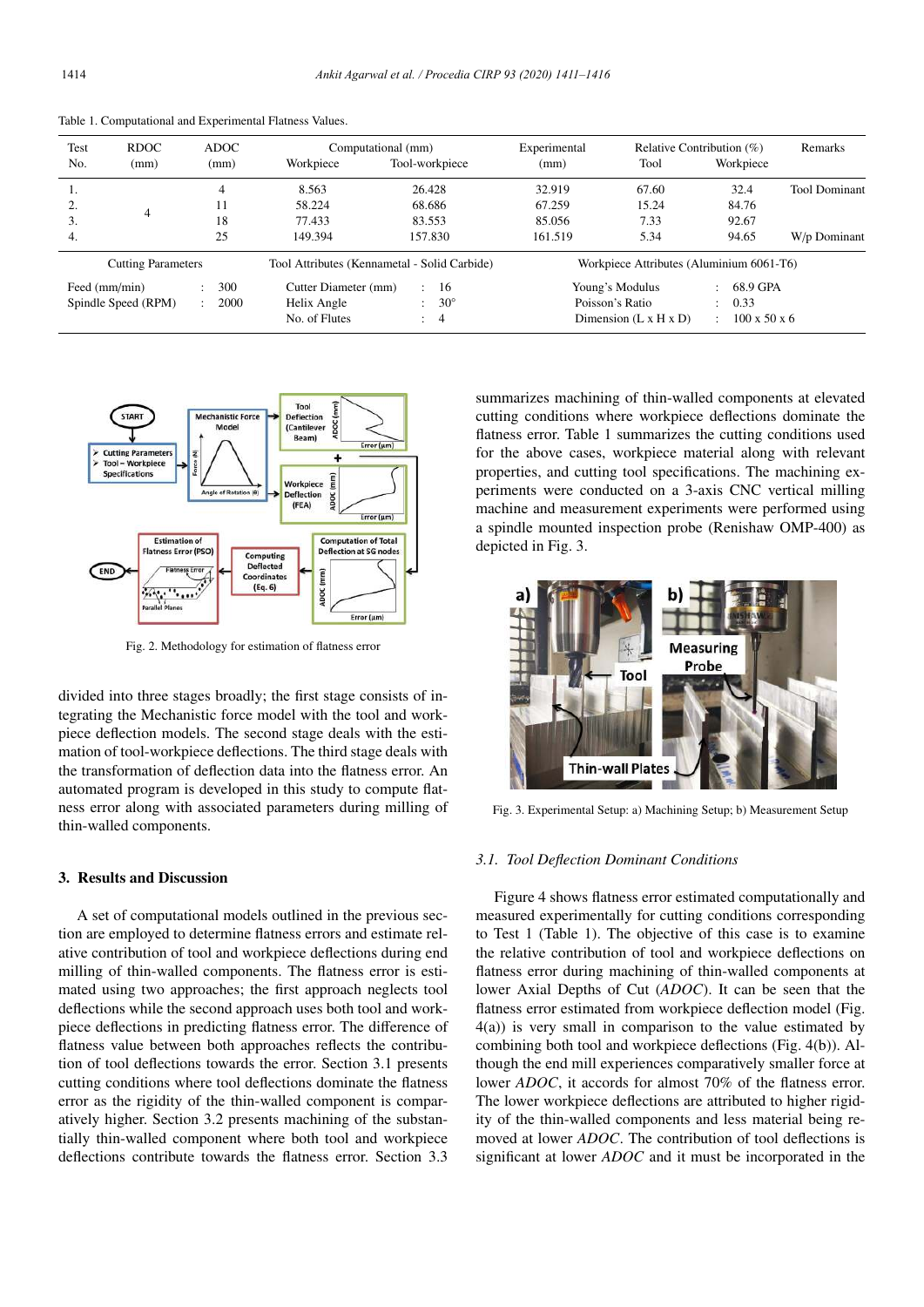

Fig. 4. Flatness Error (Test 1): a) Workpiece Deflection (Computational); b) Tool-Workpiece Deflection (Computational); c) Experimental Results



Fig. 5. Flatness Error (Test 2): a) Workpiece Deflection (Computational); b) Tool-Workpiece Deflection (Computational); c) Experimental Results

computational models estimating flatness error for better prediction accuracy.

#### *3.2. Tool-Workpiece Deflection Dominant Conditions*

The study considers tests 2 and 3 (Table 1) to investigate the effect of tool and workpiece deflections on flatness error with increasing Axial Depths of Cut (*ADOC*). Figure 5 shows flatness error determined computationally and measured experimentally for cutting conditions corresponding to Test 2. The results showed that the contribution of tool deflection towards flatness error is reduced significantly at higher *ADOC* (about 10-20% of the flatness error). As *ADOC* increases, the amount of material being removed during the cut also increases in comparison to the previous case (Section 3.1). The increase of material removal during the cut reduces the rigidity of the component with the progress of operation and increased workpiece deflections. It can be inferred that the contribution of both tool and workpiece deflections on flatness error is significant at elevated cutting conditions (similar to roughing operation) during end milling of thin-walled components.

#### *3.3. Workpiece Deflection Dominant Condition*

Figure 6 shows flatness error obtained computationally and measured experimentally for cutting conditions corresponding to Test 4 (Table 1). The objective of these tests is to examine the relative contribution of tool and workpiece deflections towards flatness error during machining thin-walled components at very high Axial Depth of Cut (*ADOC*) which is representative of large material being removed during the cut. It can be seen that flatness error from the workpiece deflection model (Fig. 6(a)) is identical to the values computed using the combined tool and workpiece deflections (Fig. 6(b)). It is expected commonly that the tool deflection will be significant at higher *ADOC* and contributes majorly towards flatness error. The results show that the tool deflection contributes only 5% to the total flatness error. As the rigidity of the thin-walled component is reduced remarkably due to a large amount of material being removed at higher *ADOC*, workpiece deflections increase considerably in comparison to tool deflections. Although the magnitude of tool deflections is higher, its contribution to the total flatness error is relatively small as seen from computational and experimental results presented in Fig. 6. The increased contribution of workpiece deflections can be attributed to considerable thinning of the component with the progress of milling operation. The increased thinning of the component with progress of machining results into widening of the distorted point cloud from start to end of the cut as seen in Fig. 6. The wider error profile is reflected in the form of higher flatness error for these conditions. Based on the outcomes of the present study, it has been observed that the static deflections of tool and workpiece both contribute to the flatness error under different cutting conditions. It is necessary to incorporate both these models in the